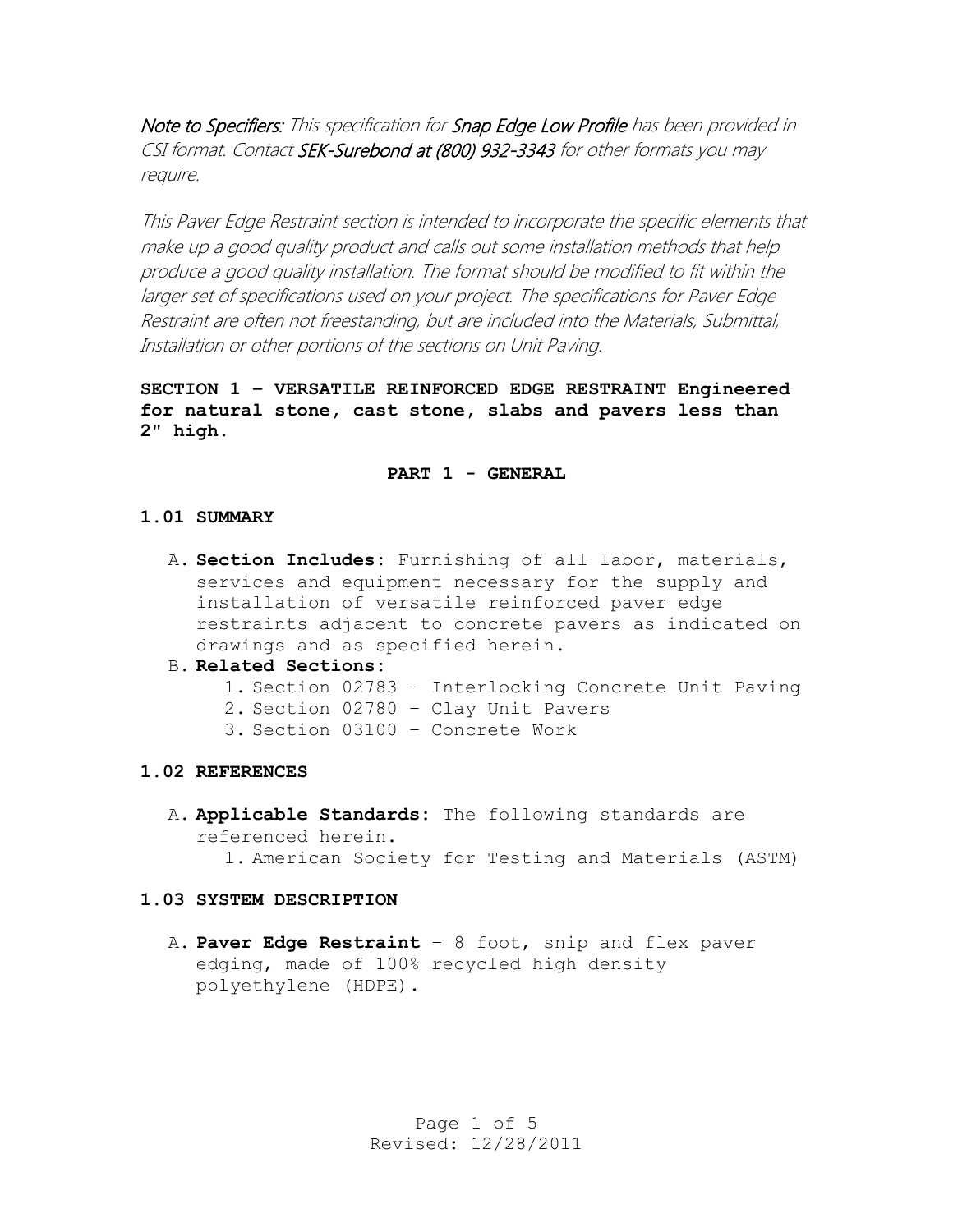#### **1.04 SYSTEM PERFORMANCE REQUIREMENTS**

- A. **Testing Requirements:** Paver edge restraint shall be tested in accordance with the following standards and conditions, and the testing results shall meet or exceed the performance requirements as specified herein.
- B. **Independent Laboratory:** Testing shall be performed by an independent laboratory meeting the requirements of ASTM E 329-95 and certified by the United States Bureau of Standards. Testing laboratory shall obtain all concrete samples and edge restraint samples.

# **1.05 SUBMITTALS**

- A. **General:** Submit listed submittals in accordance with conditions of the Contract and with Division 1 Submittal Procedures Section.
- B. **Product Data:** Submit product information, including manufacturer's specifications, installation instructions, manufacture's recommendations, and manufacturer's certification or other data substantiating the product complies with requirements of these Contract Documents.
- **C. Manufacturer's Certification:** Provide certificates signed by manufacturer or manufacturer's representative certifying that the materials to be installed comply in all respects with the requirements of this specification.
- **D. Installer:** The installer shall provide a list of projects, including references with contact information, demonstrating at least 5 years of experience in the application of the sealer or similar materials.

# **1.06 QUALITY ASSURANCE**

- A. **Manufacturer:** The manufacturer shall have no less than 20 years experience in manufacturing the paver edge restraint.
- B. **Installer:** The installer shall demonstrate to the satisfaction of the Architect/Engineer an acceptable level of experience in the installation of the paver edging or similar products.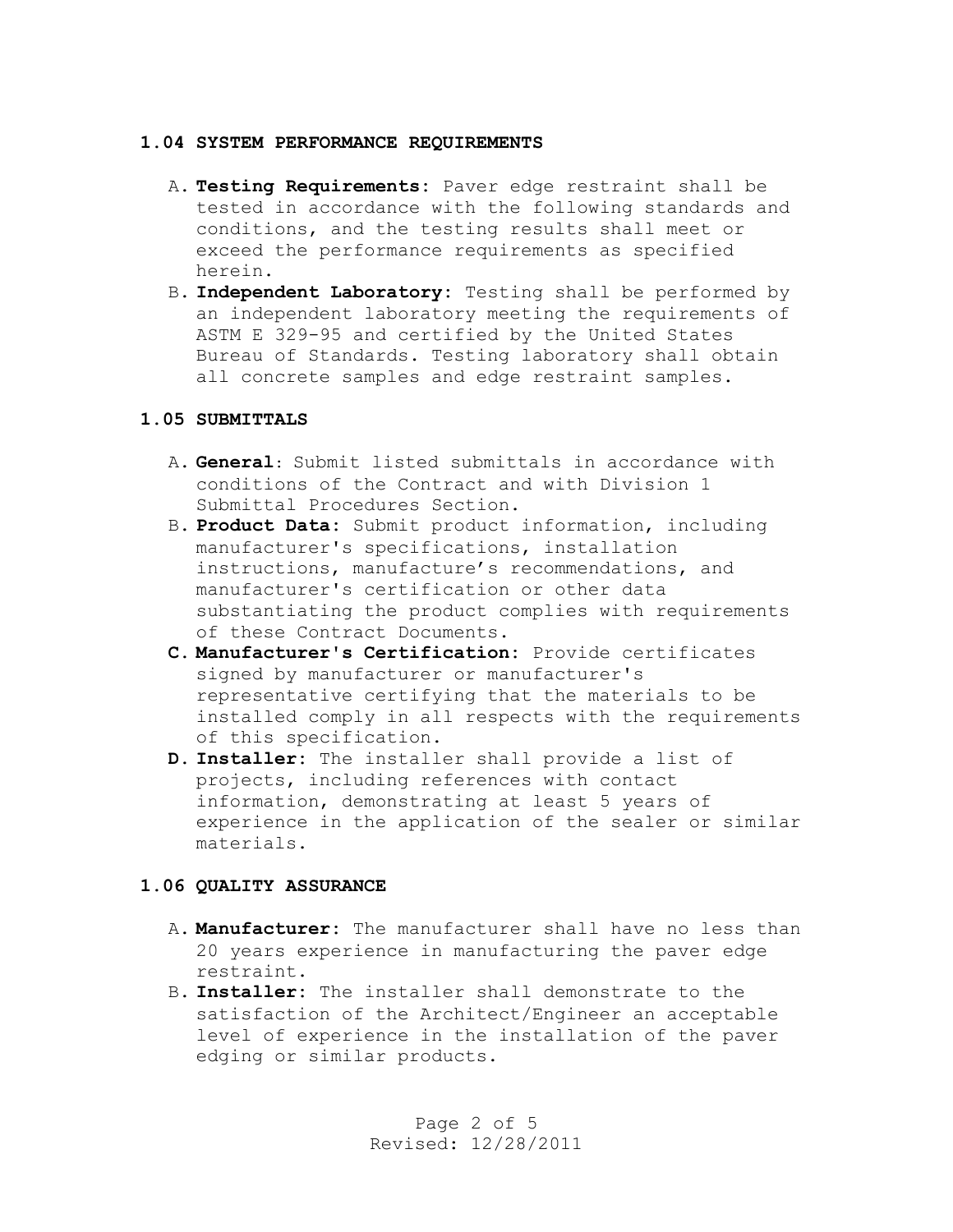- C. **Pre-Installation Conference:** Prior to installation of paver edging, conduct meeting with the installer, general contractor and Architect/Engineer, owner's representative, and paver edging manufacturer's representative to verify and review the following:
	- 1. Project requirements for materials and installation as set out in Contract Document.
	- 2. Manufacturer's product data including application instructions.
	- 3. General site conditions, schedule, coordination with other activities, line and grade of the work, substrate conditions, procedures for substrate preparation and installation.

# **1.07 DELIVERY, STORAGE AND HANDLING**

A. **Delivery:** Deliver materials to project site undamaged on a well organized pallet.

#### **1.08 MATERIALS**

- A. The material shall be 8 foot long paver edging segments, capable of being used for both straight and curved edges.
- B. The material shall be 100% recycled HDPE.
- C. The product shall be manufactured as high strength paver edge restraint.
- D. The material shall comply with the criteria in 1.04 of this section.
- E. The material shall be one piece design with snip and bend for inside and outside curves.
- F. The material shall be of open base design.
- G. The material will have nail boss guides every 4 inches.
- H. The material will have integral lap joint connector piece to piece.

#### **1.09 PROJECT CONDITIONS**

- A. Long nails shall be used to secure the paver edge restraint into the properly compacted sub base. These nails are commonly referred to as "Landscape Spikes".
- B. Spikes shall be standard headed, steel, 3/8" diameter by 8, 10, or 12 inches long.
- C. Spike spacing may be 12" to 24" apart with the following general guidelines:

Page 3 of 5 Revised: 12/28/2011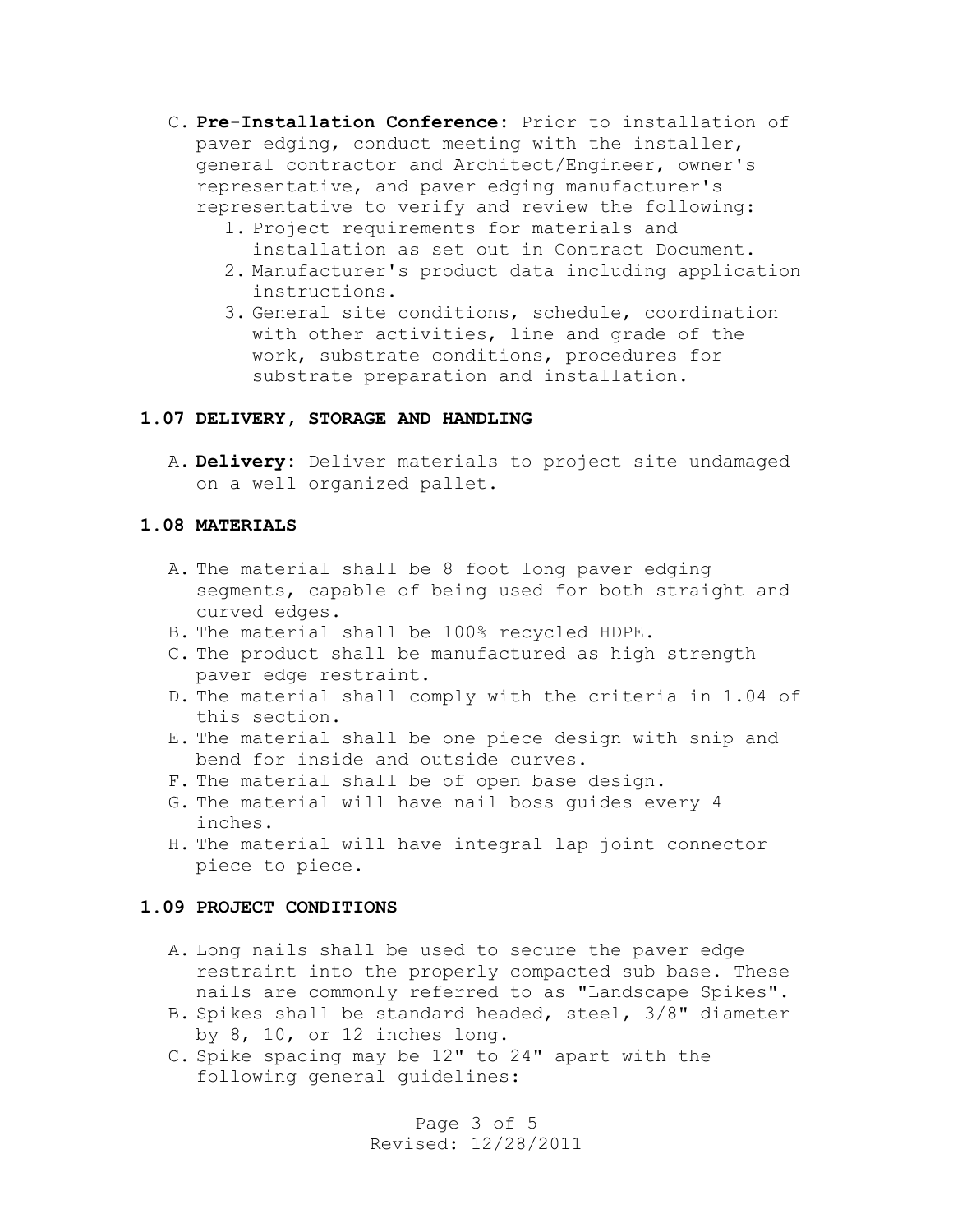- i. Using 10" long spikes spaced 12" apart is preferred to using longer spikes with 18" or 24" spacing.
- ii. Projects immediately backfilled (full depth) with a complete root producing foliage such as grass (3) will be acceptable with 18" or 24" spacing when the roots are entwined with the edging.
- D. Paving stability is a function of spike spacing and base stability. Paver edge restraint is useless if it is free to move laterally. Projects shall have a full depth compacted base that extends 12" beyond the edging nail hole center line.
- E. Sod or grass backfilled (full depth) projects may have a maximum spike spacing of 18". Other backfills require 12" spike spacing. Backfill must be full depth from base to top of pavers.
- F. For pedestrian sidewalks only: spike spacing may be 24" with full depth grass or sod backfill.
- G. Under no circumstances is it permissible to install edging on paver bedding sand.
- H. In all cases paver edge restraints must be covered completely with backfill and/or grass, etc.
- I. Edge restraint must be used anywhere the unit pavers are not otherwise permanently restrained from any horizontal movement.

# **1.10 EXECUTION**

- A. Install edging restraint 6" to 12" from the edge of the base using 3/8" diameter x 10" long spikes. Spiked are spaced about 12 to 24 inches apart for average conditions. The joints between sections of the edging should be planned so they do not occur in sharp corners.
- B. Bend the edging around corners by cutting away nailhole bosses and snipping supports, as required.
- C. Paver edge restraint shall be installed after unit pavers are laid and prior to compaction.
- D. Compacted aggregate base must be extended 6" beyond the edge of the pavers to accommodate the plastic edge restraint. The edge must be placed directly on the compacted base, not on the sand setting bed.
- E. Place edging all along exposed edges of the pavers in full pieces wherever possible. Make sure the restraint locking mechanism is used to firmly join one piece to the next.